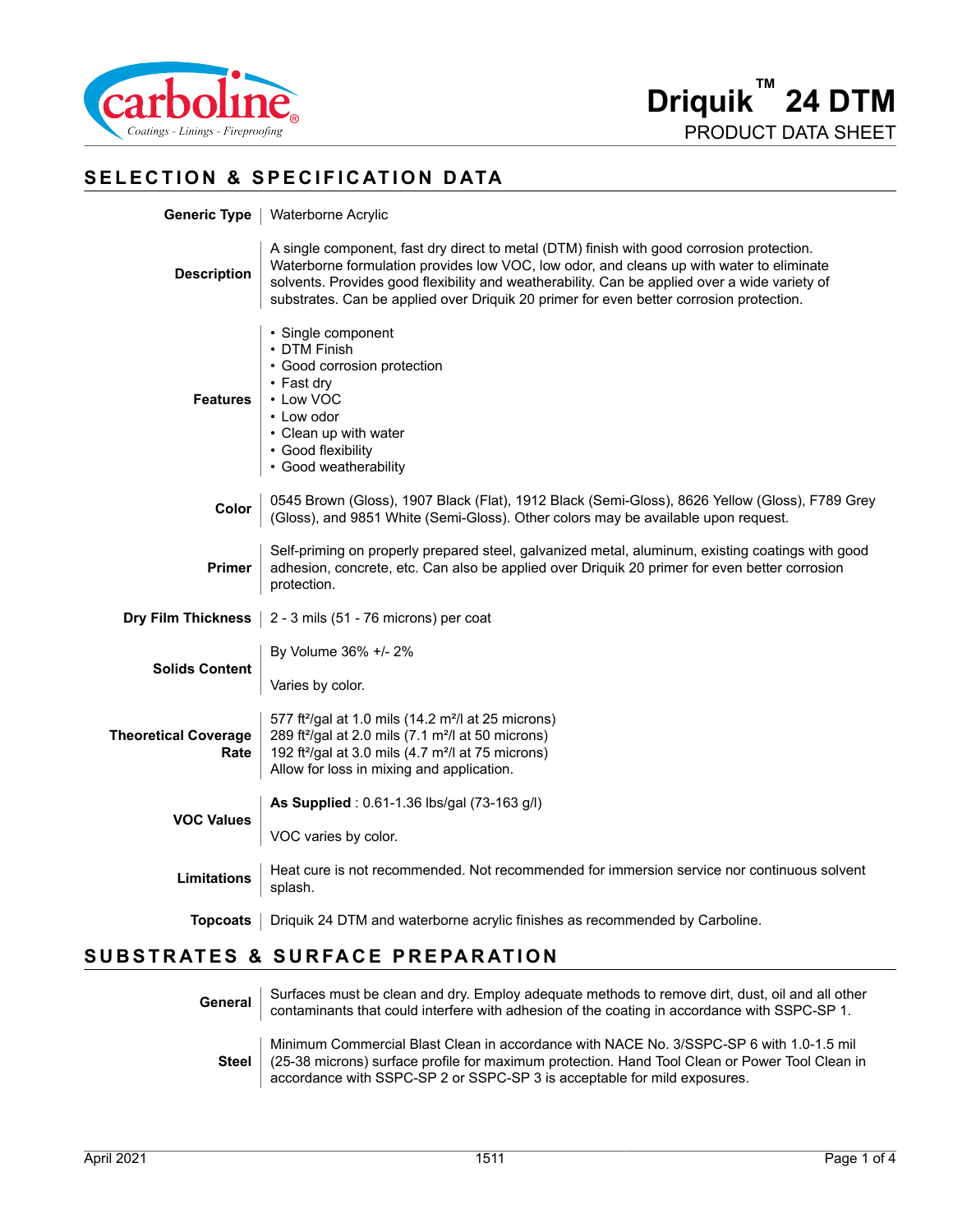

#### **SUBSTRATES & SURFACE PREPARATION**

| <b>Galvanized Steel</b>                      | Clean to remove all contaminants in accordance with SSPC-SP 16 with 1-1.5 mil (25-38 microns)<br>anchor profile.                                                                                                                                                                                                                                                                                                       |
|----------------------------------------------|------------------------------------------------------------------------------------------------------------------------------------------------------------------------------------------------------------------------------------------------------------------------------------------------------------------------------------------------------------------------------------------------------------------------|
| <b>Concrete or CMU</b>                       | Concrete shall be designed, placed, cured, and prepared per NACE No. 6/SSPC-SP 13 latest<br>edition. Abrade to remove all laitance, loose concrete, etc. and to create a surface profile in<br>accordance with ICRI CSP 2 or CSP 3.                                                                                                                                                                                    |
| <b>Previously Painted</b><br><b>Surfaces</b> | All surfaces must be clean and dry. Employ adequate methods to remove dirt, dust, oil and other<br>contaminants that could interfere with adhesion of the coating in accordance with SSPC-SP 1. It is<br>recommended to lightly abrade the existing coating to roughen and degloss the coating. Existing<br>coatings must attain a minimum 3A rating in accordance with ASTM D3359 Measuring Adhesion by<br>Tape Test. |
| <b>Non-Ferrous Metals</b>                    | Clean to remove all contaminants in accordance with SSPC-SP 16 with 1.0-1.5 mil (25-38 microns)<br>anchor profile.                                                                                                                                                                                                                                                                                                     |

#### **MIXING & THINNING**

**Mixing** | Power mix until uniform in consistency. Avoid entraining air.

**Thinning** Not normally required or desired. If necessary thin with clean potable water only up to a maximum of 5% or 6 oz. per gallon.

#### **APPLICATION EQUIPMENT GUIDELINES**

Listed below are general equipment guidelines for the application of this product. Job site conditions may require modifications to these guidelines to achieve the desired results.

| <b>Spray Application</b><br>(General)  | The following spray equipment has been found suitable and is available from manufacturers such<br>as Binks, DeVilbiss, and Graco. Do not apply with a cup-type spray gun.                                                                        |
|----------------------------------------|--------------------------------------------------------------------------------------------------------------------------------------------------------------------------------------------------------------------------------------------------|
| Airless Spray                          | Pump Ratio: 30:1 (min.)<br>GPM Output: 2.0 (min.)<br>Material Hose: 1/4" I.D. (min.)<br>Tip Size: .015-.017"<br>Output PSI: 1,200 - 2,200 psi<br>Filter Size: 60 mesh<br>PTFE packings are recommended and available from the pump manufacturer. |
| <b>Brush &amp; Roller</b><br>(General) | Multiple coats may be required to obtain desired appearance, recommended dry film thickness and<br>adequate hiding. Avoid excessive brushing or rolling.                                                                                         |
| Brush                                  | Use polyester or nylon brushes.                                                                                                                                                                                                                  |
| <b>Roller</b>                          | Use short-nap 1/4" to 3/8" roller covers.                                                                                                                                                                                                        |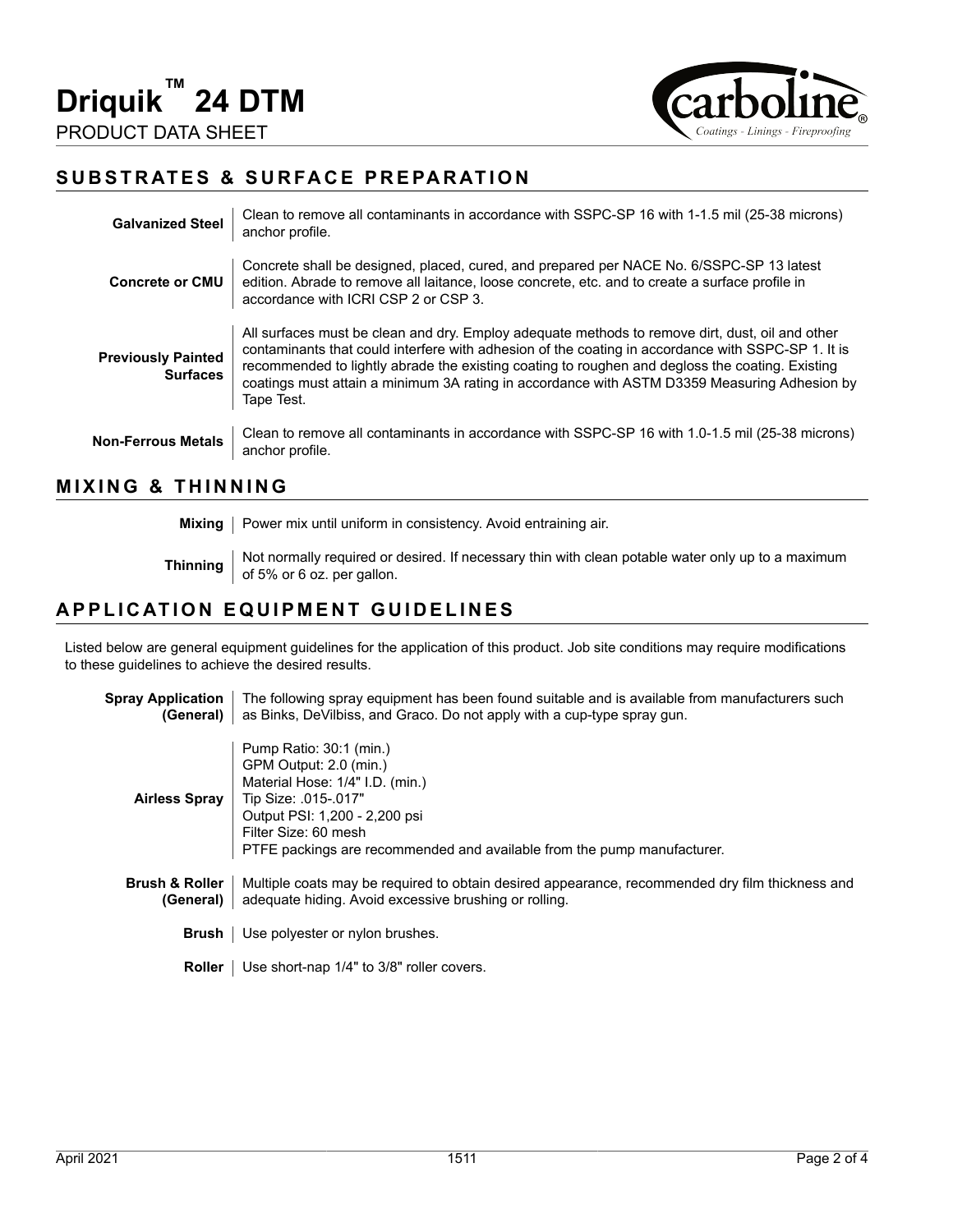

## **APPLICATION CONDITIONS**

| Condition | <b>Material</b>                         | Surface                       | Ambient                           | Humiditv |
|-----------|-----------------------------------------|-------------------------------|-----------------------------------|----------|
| Minimum   | (10°C)<br>$50^{\circ}$ F                | (400C)<br>$50^{\circ}$ F<br>◡ | $(10^{\circ}$ C<br>$50^{\circ}$ F | 0%       |
| Maximum   | $(41^{\circ}C)$<br>$105^{\circ}$ F<br>◡ | $(54^{\circ}C)$<br>130°F      | (A3°C)<br>$110^{\circ}$ F<br>U.   | 85%      |

**Do not apply when the surface temperature is less than 5°F (3°C) above the dew point. Do not apply if temperatures are expected to drop below 50°F (10°C) within 24 hours of application.** Condensation due to substrate temperatures below the dew point can cause flash rusting on prepared steel and interfere with proper adhesion to the substrate. Special application techniques may be required above or below normal application conditions.

#### **CURING SCHEDULE**

| Surface Temp.                    | Dry to Touch | Dry to Handle | Dry to Topcoat |
|----------------------------------|--------------|---------------|----------------|
| $50^{\circ}$ F (10 $^{\circ}$ C) | 20 Minutes   | . Hour        | 2 Hours        |
| 75°F (24°C)                      | 10 Minutes   | 45 Minutes    | Hour           |
| $90^{\circ}$ F (32 $^{\circ}$ C) | 10 Minutes   | 35 Minutes    | . Hour         |

These times are based on a 2.0-3.0 mil (50-75 micron) dry film thickness, 50% relative humidity, and test method ASTM D1640. Higher film thickness, insufficient ventilation, higher humidity and cooler temperatures will require longer cure times. Waterborne acrylics are sensitive to moisture and handling damage during early cure phase.

#### **CLEANUP & SAFETY**

| Cleanup       | Use warm soap and water before the coating dries. In case of spillage, absorb and dispose of in<br>accordance with local applicable regulations.                                                                        |
|---------------|-------------------------------------------------------------------------------------------------------------------------------------------------------------------------------------------------------------------------|
| <b>Safety</b> | Read and follow all caution statements on this product data sheet and on the SDS for this product.<br>Employ normal workmanlike safety precautions. Use adequate ventilation. Keep container closed<br>when not in use. |

#### **PACKAGING, HANDLING & STORAGE**

12 months at 75°F (24°C)

**Shelf Life** Shelf Life: (actual stated shelf life) when kept at recommended storage conditions and in original unopened containers.

**Storage Temperature &** 45° -110°F (7°-43°C) **Humidity** 0-95% Relative Humidity

**Storage** | Store Indoors. KEEP FROM FREEZING

**Shipping Weight (Approximate)** 5 Gallons - 46-49 lbs (21-22 kg) 50 Gallons Drum - 475-520 lbs (215-236 kg) 275 Gallons Tote - 2,498-2,765 lbs (1,133-1,254 kg)

**Flash Point (Setaflash)** >141°F (61°C)